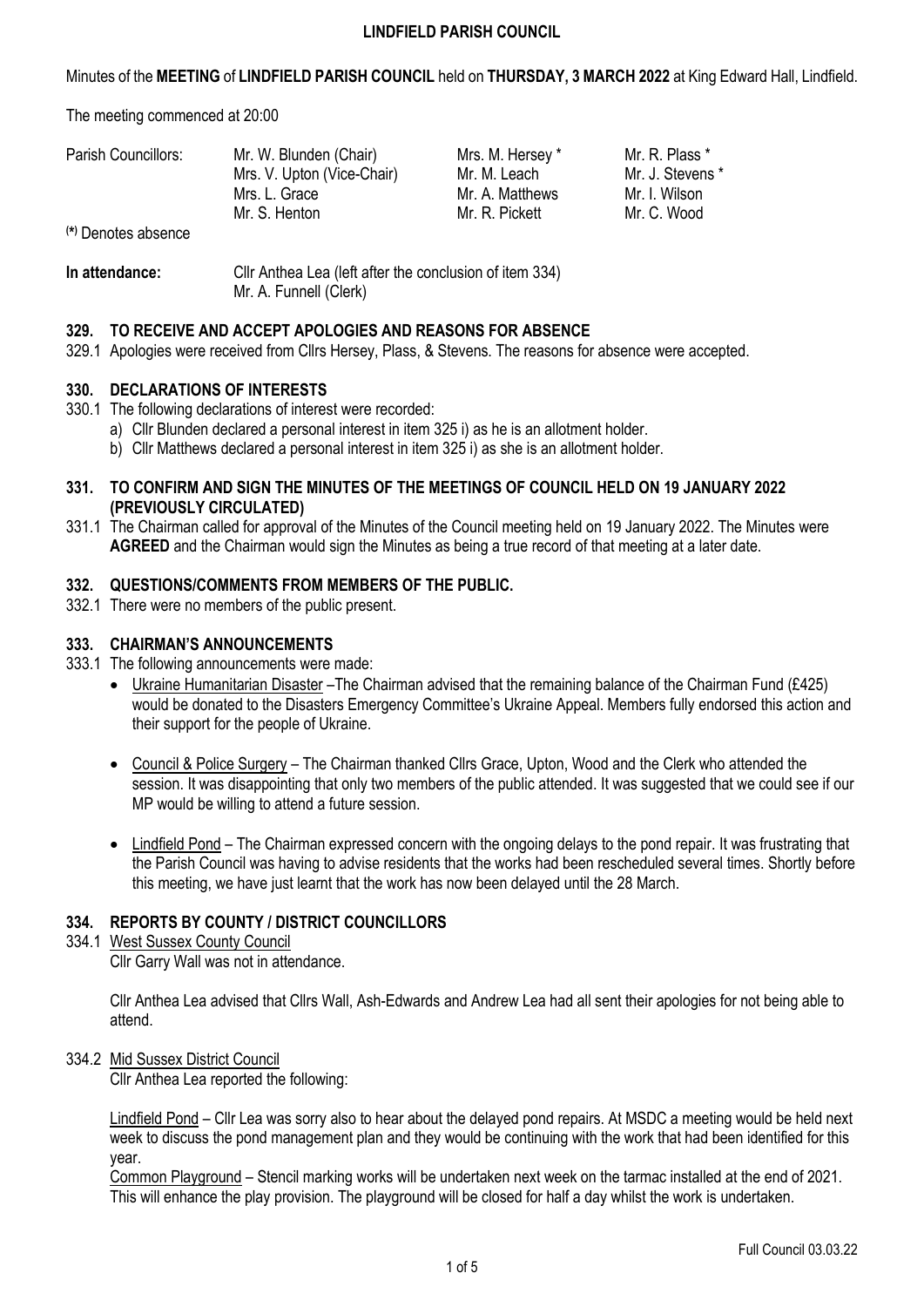Public Spaces Protection Order – There will be a consultation regarding applying for Public Space Protection Orders in up to 10 areas in Mid Sussex. Lindfield Common is included as one of the 10 areas. The areas had been identified in conjunction with Sussex Police. The orders were designed to address anti-social behaviour. Members asked various questions regarding the impact of such an order.

2022/23 Budget – MSDC approved its budget on 2March 2022. This will result in an increase of £4.95 on a band D property for 2022/23. MSDC are the third lowest borough in West Sussex for council tax.

Energy payment – MSDC are administering the £150 payment to help households in council tax bands A-D. Those paying by direct debit will receive an automatic refund in April. If you do not pay by direct debit you will need to apply for the £150.

Clair Hall – The licence for the NHS to use the site has been extended to February 2024. The NHS will use the facility for vaccinations and other primary care catchup services.

District Plan Review – This is currently still on pause whilst clarification is sought from the central government concerning the forthcoming whitepaper.

Questions were asked from members regarding additional pressure on Mid Sussex to take additional houses. Cllr Lea hoped this would not be the case.

Affordable Housing – It is hoped that 250 affordable houses will be delivered in the district in 2022/23. Mid Sussex is also seeking more temporary accommodation in the district.

## **335. ACTIONS LIST**

- 335.1 The action list was noted.
- **336. CONSULTATION DOCUMENTS - TO CONSIDER CURRENT CONSULTATIONS AND AGREE ON WHETHER TO RESPOND.**
- 336.1 There were no consultations to consider.

### **337. PLANNING AND TRAFFIC COMMITTEE**

i) Report by Cllr Plass on matters considered at the meetings held on: 1 February, & 22 February 2022. As Cllr Plass was not in attendance the Clerk read out the following statement:

Since the last report to the Council on  $19<sup>th</sup>$  of January, the Planning & Traffic Committee has held two committee meetings in February and considered 21 applications. MSDC response dates for six of these preceded the meeting dates and consequently, responses were provided under the Temporary Delegated Authority.

Four applications related to tree works and two were for Lawful Development Certificates, with the remainder being Householder Applications. Objections were again made in respect of DM/21/3292 at 3 The Glebe, where a rear boundary fence greater than 2m high was proposed, alongside replacement fencing to the highway boundary.

Three responses from MSDC were highlighted at P&TC:-

- DM/21/4029 12 Denmans Close: MSDC refused the application for a single-storey garden room side extension, to which LPC had objected.
- DM/21/4276 46 Hickmans Lane: MSDC refused the application considering the proposal to be dominant, not well integrated nor subservient to the original dwelling and likely to cause harm to the amenities of the neighbouring property. LPC had not objected.
- APP/D3830/D/21/3282010 Appledore Cottage, Lewes Road (previously DM/21/0161) The Planning Inspector allowed the appeal for a new driveway and external alterations, previously refused by MSDC. LPC had raised no objections to the proposal.

### **Other Issues:**

**Lindfield Pond Wall** partial collapse. WSCC's plans to start work in early February have been delayed by the contractor's work overrunning elsewhere, with a start date of 28<sup>th</sup> March now advised. Separately, MSDC has drawn up a management scheme for the pond and feedback has been provided.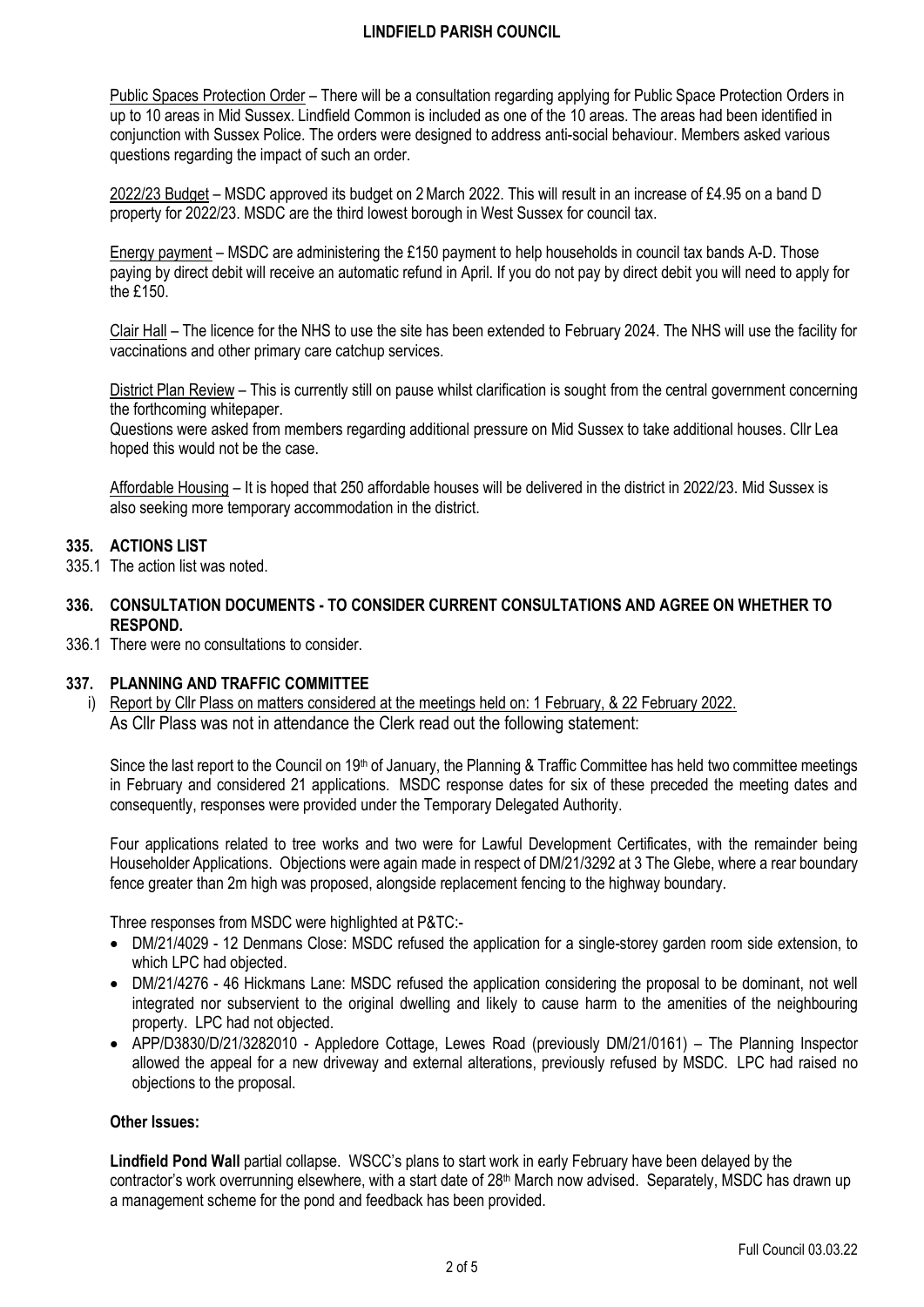**Developers' Presentations to LPC** – P&TC unanimously agreed to meet with developers as appropriate, following confirmation from MSDC that predetermination is not an issue for Parish Councils, in line with the paper outlining the future approach.

**The Wilderness – Parking & Speeding Issues** – P&TC agreed that a meeting should be set up to meet with residents and consider appropriate actions.

**Lewes Road TRO** – work to address WSCC's initial observations is ongoing, and a separate paper is being presented to Council in support of this.

**Scaynes Hill – Lindfield Active Travel (SHLAT)** – Cllr Grace continues to attend meetings and report to P&TC. The organisation is proposing a constitution as a 'not for profit body' and a formal invitation regarding LPC's future involvement is awaited.

**Black Hill Parking** there continue to be significant concerns over school pick up and drop off parking and damage to the verges at this location. P&TC has agreed to seek engagement with the relevant stakeholders to consider possible ways forward.

Finally, Cllr Garry Wall, WSCC Lindfield & High Weald, stayed after P&TC's last meeting to discuss current issues across Lindfield including pond repairs, the proposed TRO, residents parking concerns, potholes and recent graffiti.

- ii) To receive the Minutes of the meetings of the P&T Committee held on 1 February, & 22 February 2022, and to confirm their recommendations. **RESOLVED**: that the Minutes of the meetings of the Planning & Traffic Committee held on 30 November 2021 and delegated decision taken thereafter be received, and their recommendations confirmed.
- iii) Proposed Lindfield 7.5 Tonne Weight Restriction To consider quotation for professional fees. It was **AGREED** to approve the additional fees.
- iv) To ratify the Meetings with Developers policy (as recommended by P&T at the meeting dated 22 February). It was **AGREED** to ratify the Meeting with Developers policy.

# **338. ENVIRONMENT AND AMENITIES COMMITTEE.**

- i) Report by Cllr Blunden on matters considered at the meeting held on 3 February 2022, to include any updates. The committee agreed to the following:
	- To update the terms and conditions of allotments.
	- To increase plot rental prices in 2023/24 to £5.50 per rod.
	- To ask all new allotment holders for a deposit of £50 for their allotment.
	- To update our existing tree policy.
	- The council's response to the MSDC pond management plan.
- ii) To receive the Minutes of the meeting of the E&A Committee held on 3 February 2022 and to confirm their recommendations.

The minutes of the meeting were not yet available.

# iii) Climate Change – Update from Cllr Wood.

Cllr Wood advised that:

- The last meeting of the Working Group had taken place on 15 February. Two visitors had attended that meeting, Richard Harding (Lindfield Horticultural Society) and Nicky Holbrook from Fairer World Lindfield. They had attended to discuss the Garden Champion idea. Cllr Wood requested permission from Council to engage with these groups to pursue this idea. Members **AGREED** with this request.
- The national No Mow May initiative was discussed.
- The local network of councils will be meeting soon.
- The Tear Fund charity had noted our environmental work in an article and podcast.
- The Volatile Organic Compounds monitor has now been received.
- A representative from Lindfield Repair Café would be attending the next Working Group meeting.
- iv) Queens Platinum Jubilee Update.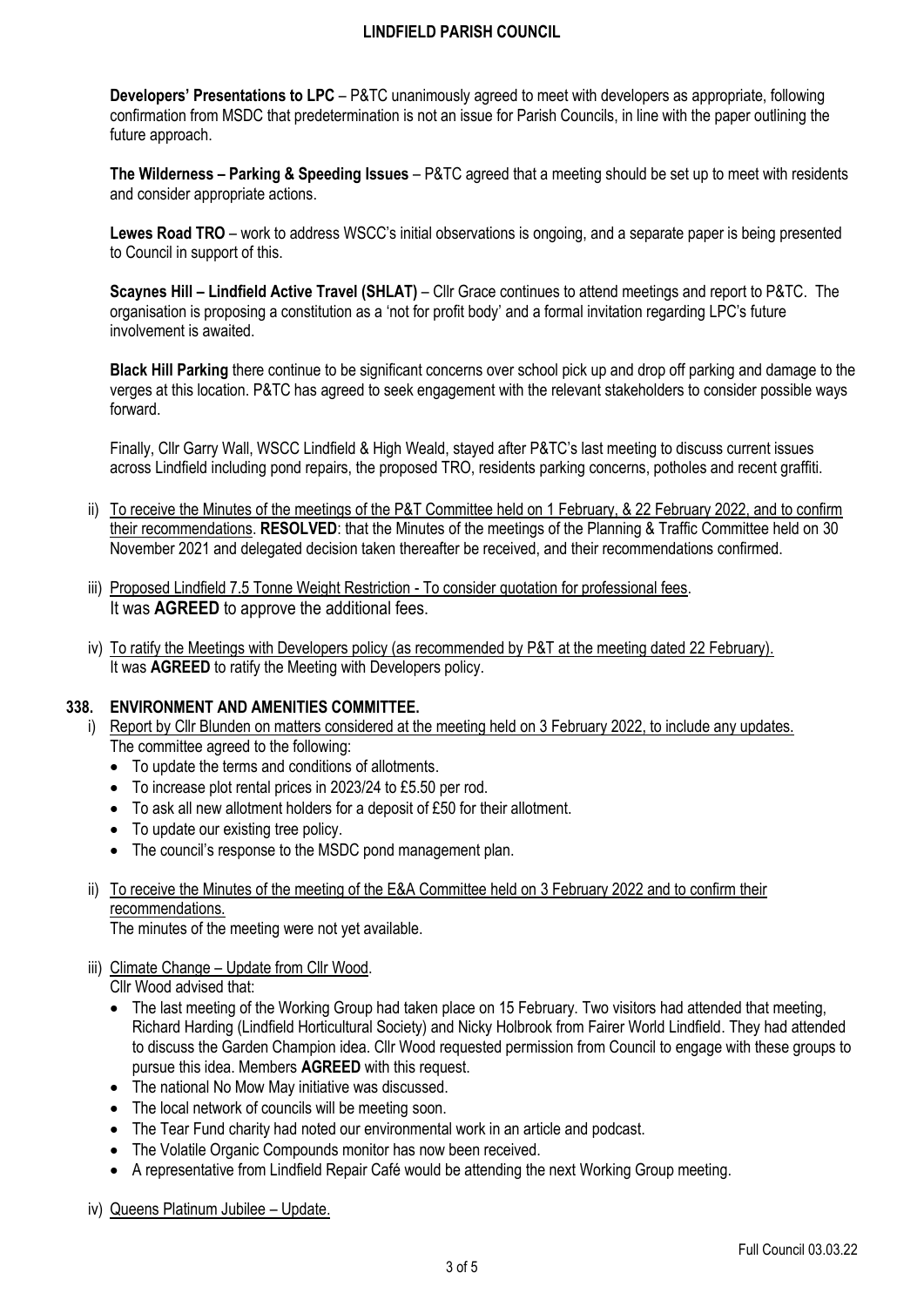Cllr Blunden advised that the council had taken delivery of bunting. The bunting will be put up along the High Street (subject to WSCC approval). Members received a report about limited tree planting on the Wilderness Field for the Jubilee. The report clearly stated that tree planting should only take place if it is beneficial for the ecosystem.

It was **AGREED** to delegate to the Clerk, in conjunction with the Wilderness Field Working Group, the authority to plant a small number of trees for the Queen's Platinum Jubilee (subject to independent advice that the trees would be beneficial to the ecology and not cause any harm). The trees will be planted on behalf of the village to celebrate the Queen's Platinum Jubilee. This does not alter the council's existing decision that third-party tree planting requests will be declined.

#### v) Tree works/inspections following recent storms (*quotes pending*).

The council are awaiting quotes from contractors for damage suffered to trees during the recent storms. The damaged trees do not present an immediate risk.

vi) Allotment tenancy agreements.

Following a request for clarification by an allotment holder, members considered whether walk-in polytunnels were allowed on the allotments.

It was **AGREED** that no walk-in polytunnels will be permitted going forward.

## **339. FINANCE AND GENERAL PURPOSES COMMITTEE.**

i) Budget Progress including General Reserves expenditure to 31 January 2022. The budget progress at 31 January is as follows:

| F&GP       | £101,335 | from the budget of                       | £163,900 |
|------------|----------|------------------------------------------|----------|
| E&A        | £29,238  | from the budget of                       | £49,400  |
| Allotments | £1,577   | from the budget of                       | £2,500   |
| P&T        | £3,375   | from the budget of                       | £10,500  |
|            | £7,007   | has been spent from the general reserve. |          |

ii) Bank reconciliation (cash and investments) to 31 January 2022. The Bank Reconciliation at 31 January 2022 is as follows:

| Barclays current account        | £15,000.00  |
|---------------------------------|-------------|
| Barclays premium account        | £122,424.74 |
| Nationwide building society     | £93,000.03  |
| Petty Cash                      | £114.26.    |
| Unpresented payments            | £35.58      |
| Receipts not on bank statements | £3.95       |
| Closing balance                 | £230,507.40 |

iii) Summary of receipts and payments to 31 January 2022. The next Quarterly Receipts and Payments Summary (1 January - 31 March 2022) will be published after 31 March 2022.

iv) To note the list of payments to the 24th February 2022.

The list of payments drawn since the Council meeting held on 19 January 2022 was tabled. **NOTED**: that the expenditure during this period under the powers granted by Section 137 of the Local Government Act 1972 was £500 and that the Petty Cash balance as of 19.01.22 was £114.26.

It was **RESOLVED** to approve the list of payments totalling £32,549.53 with VAT of £3,285.84.

A copy of the list of payments was signed by Cllr Blunden.

v) Toilets on the Common – Update.

Members had received a report showing the status of the applications to build toilets on Lindfield Common. The report identifies that the current planning application will need to be resubmitted.